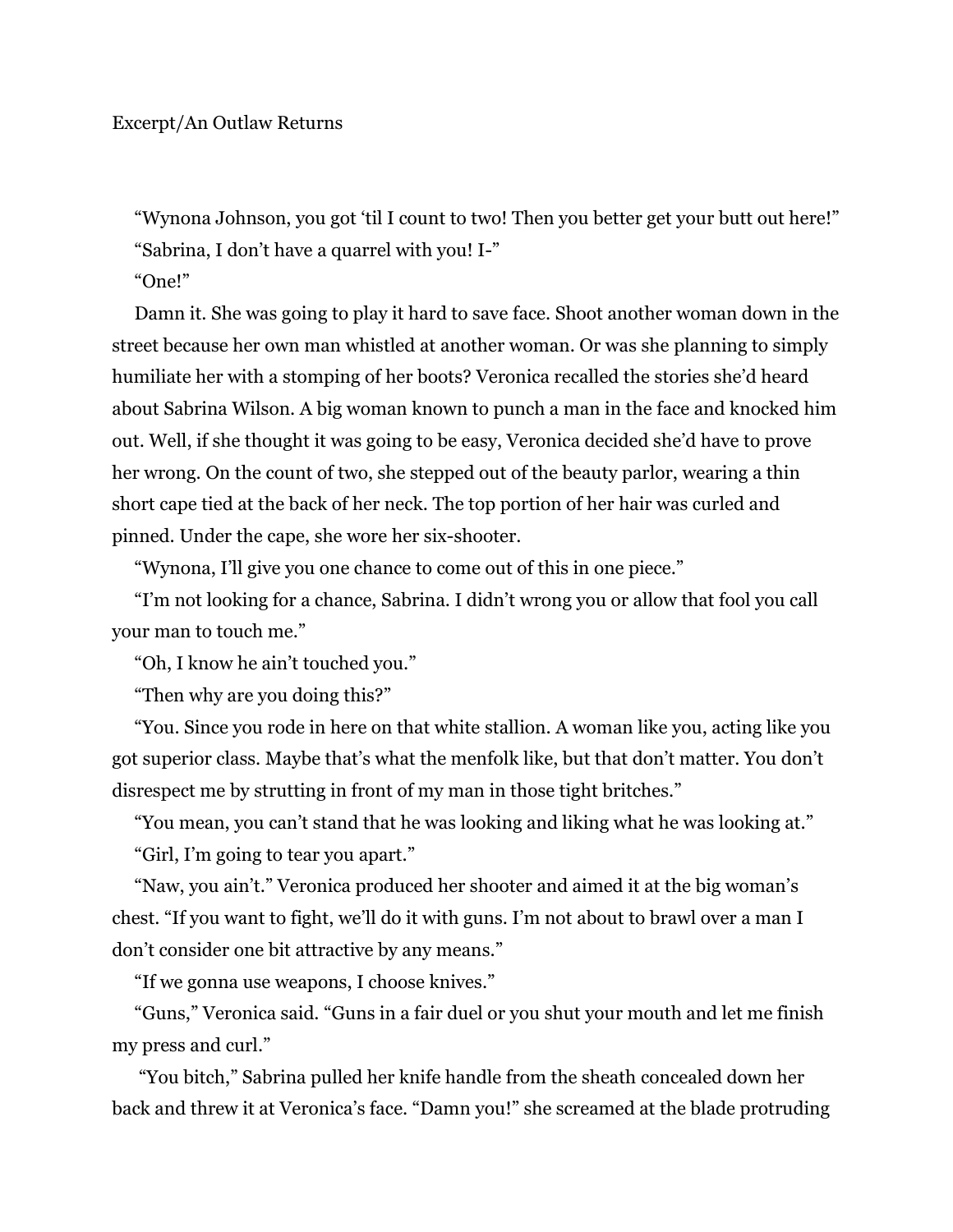from the wood post to the right of Veronica's head. Veronica cocked her pistol and fired deliberately missing her opponent. Sabrina trembled in fury watching her as she placed her pistol back in her holster. "Wynona!" She screeched as Veronica turned to enter the parlor as if she was finished. "Girl, don't you turn your back on me!"

"It's over, Sabrina. Your knife missed my face and my bullet missed your heart," Veronica said. Now, don't be so foolish as to make me turn around, she thought and took another step toward the salon entrance. In the window, beyond her own reflection, she saw the other woman's hand move down her hip. As she spun around, a bullet whizzed past her ear, so close she felt the heat in the air. Her own bullet hit Sabrina in the chest before she squeezed off another shot.

"Oh, Jesus!" Sabrina cried bending her knees easing herself down to the muddy street. "You got me! A crook like you!"

"That's right! I'm a crook and I don't shy away from anybody." She held her pistol in the air addressing everyone in the street. "Y'all better remember that and get that big ox to the sawbones!"

"Don't you dare walk away and leave me like this. Finish it."

"I didn't mean to kill you, Sabrina. But if you call me again, I will put a bullet in your crazy head. Get her out of here," Veronica told the man and woman lifting her off the ground.

"It's true ain't it? Everything they say about you is true."

"Yeah," she gritted and placed her pistol back in its holster.

Inside the salon, all eyes were upon her, watching her as if she were something strange. She met the gaze of the light complexioned woman who had been curling her hair. "You gonna finish me up or gawk at me all day?"

"Gal, I think you ought to be on your way," the woman said and looked at the others for support. "That's my cousin you shot!"

"Oh?" Veronica's hand went to her gun holster. "She called me. What did you think I was going to do about it?" Veronica watched her until she dropped her eyes. She wasn't worried too much about her own cousin who'd just been shot. "You knew when I came in, she was going to holler for me. That's why you talked me into your chair. It's wasn't because you wanted to curl long hair," Veronica deduced on the spot.

"No, that ain't-" Veronica pulled and cocked her pistol. "What- what are you doing?"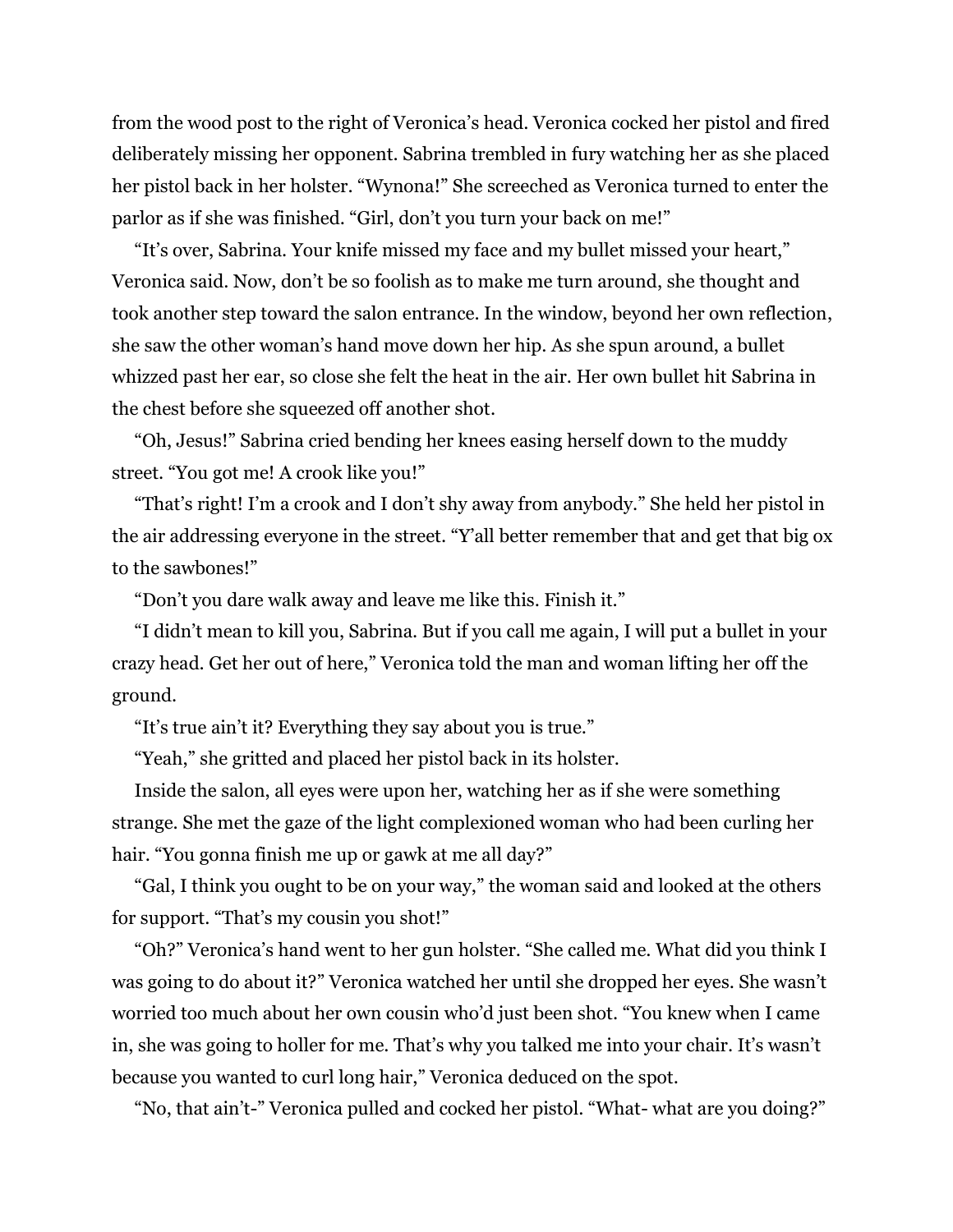"You set me up. What kind of women are you?"

"The kind that don't brook no outsider taking our men."

"Simon Garvey is worth killing another woman?"

"She wasn't going to kill you, just teach you a lesson."

"By throwing a knife in my face!" Veronica pulled the trigger; the cousin shrieked and ran to cower behind another patron who sat frozen in a chair. "Everybody get out but this fool."

"Now, wait a minute!" The owner came forward with his hands up. "The girls made a mistake."

"I'll say they did."

"Look, I'll finish your hair. Let Pauline go see about Sabrina."

"Right. So, she can come back and shoot me while you press my hair? Do I look so stupid to you folks?"

"I'm- I'm leaving!" Pauline decided to break and run from the salon. A bullet to her shoulder stopped her at the open doorway screaming and grabbing her arm.

"Jesus Christ! What are you doing?" the owner demanded and stepped in front of Pauline. "She ain't armed or nothing!"

"And she ain't leaving until you finish my hair," Veronica told him. "Nobody is leaving. I suggest you get busy and be quick about it." She reclaimed her seat in the chair and kept her gun pointed at Pauline.

"You are that girl those riders came looking for a few days ago," the owner speculated and placed the irons back in the stove. "It has to be you."

"I have no idea what you are yammering about," she said. So, they were looking for her and going in the wrong direction. The knowledge was worth dodging a knife to the face. It was doubtful they'd double back.

"As long as you are wearing that gun and shooting folks you ain't gonna hide from them much longer. The law or that mad dog gang."

"I'm not hiding from anybody."

"Girl, you just been lucky so far," the owner shared parting a section of her hair then combed through it. "Course, I suppose you might be smart too, but in the end, it ain't gonna matter because luck only lasts so long."